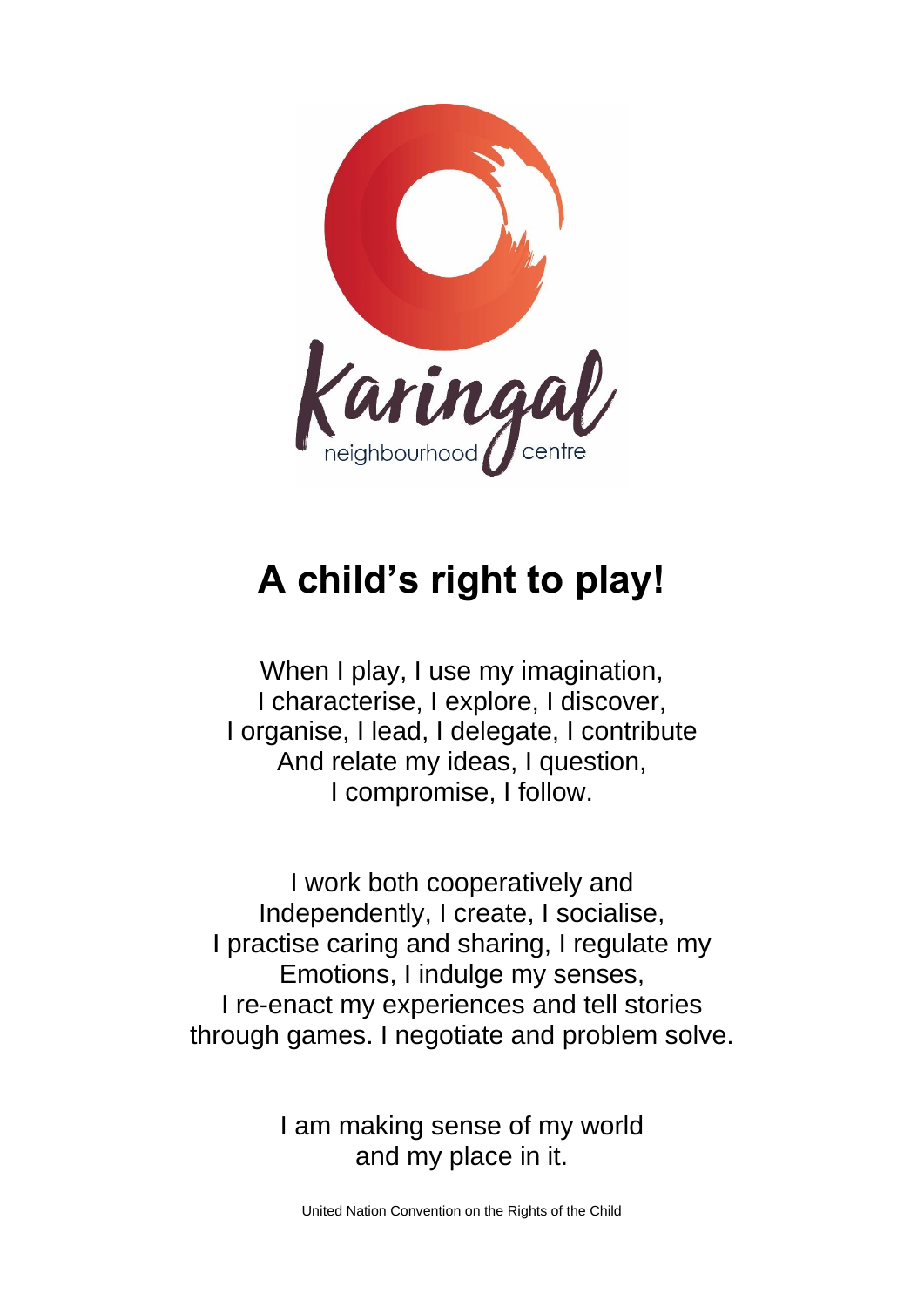

# 3+ Early Learning Program

# Parent Information

# Booklet 2022

Karingal Neighbourhood Centre 88 Anzac Place PARABURDOO, WA 6754 (08) 9189 5579

Proudly supported by

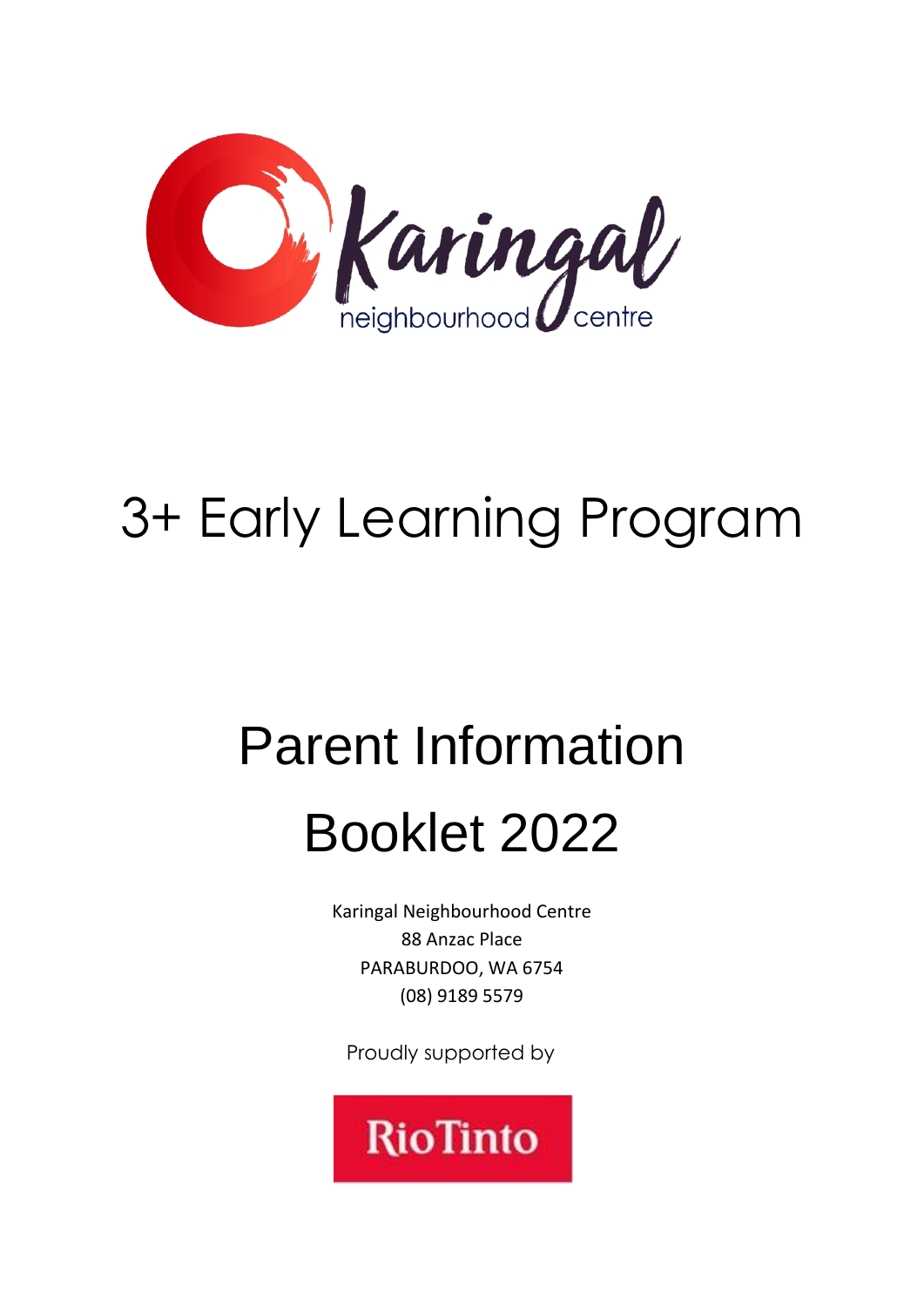# **Welcome**

We would like to extend a very warm welcome to all the children and families commencing at Karingal's 3+ Early Learning Program. We look forward to working together as a team to provide the best learning environment for your child.

Our 3+ Early Learning Program builds upon all of the wonderful things that you have taught your child at home whilst also providing skills to set the foundation for school readiness and future learning. We are looking forward to having lots of fun together!

## **Who can attend the 3+ Early Learning Program?**

The 3+ Early Learning Program is a play-based educational program for children who have turned three or who are turning three by June 30<sup>th</sup> 2022. Please provide birth certificate and immunisation record on enrolment so they can be sighted for our records.

### **3+ Early Learning Program**

#### **Session times and duration are dependent on numbers and you will be notified once these are finalised.**

| Venue:      | Karingal Neighbourhood Centre |
|-------------|-------------------------------|
| Start Date: | Friday 4th February 2022      |

The sessions run in line with the school terms and do not operate on Public Holidays or pupil free, Staff Development Days at Paraburdoo Primary School will be on a to be confirmed basis. A calendar outlining confirmed session dates will be distributed prior to the commencement of each term.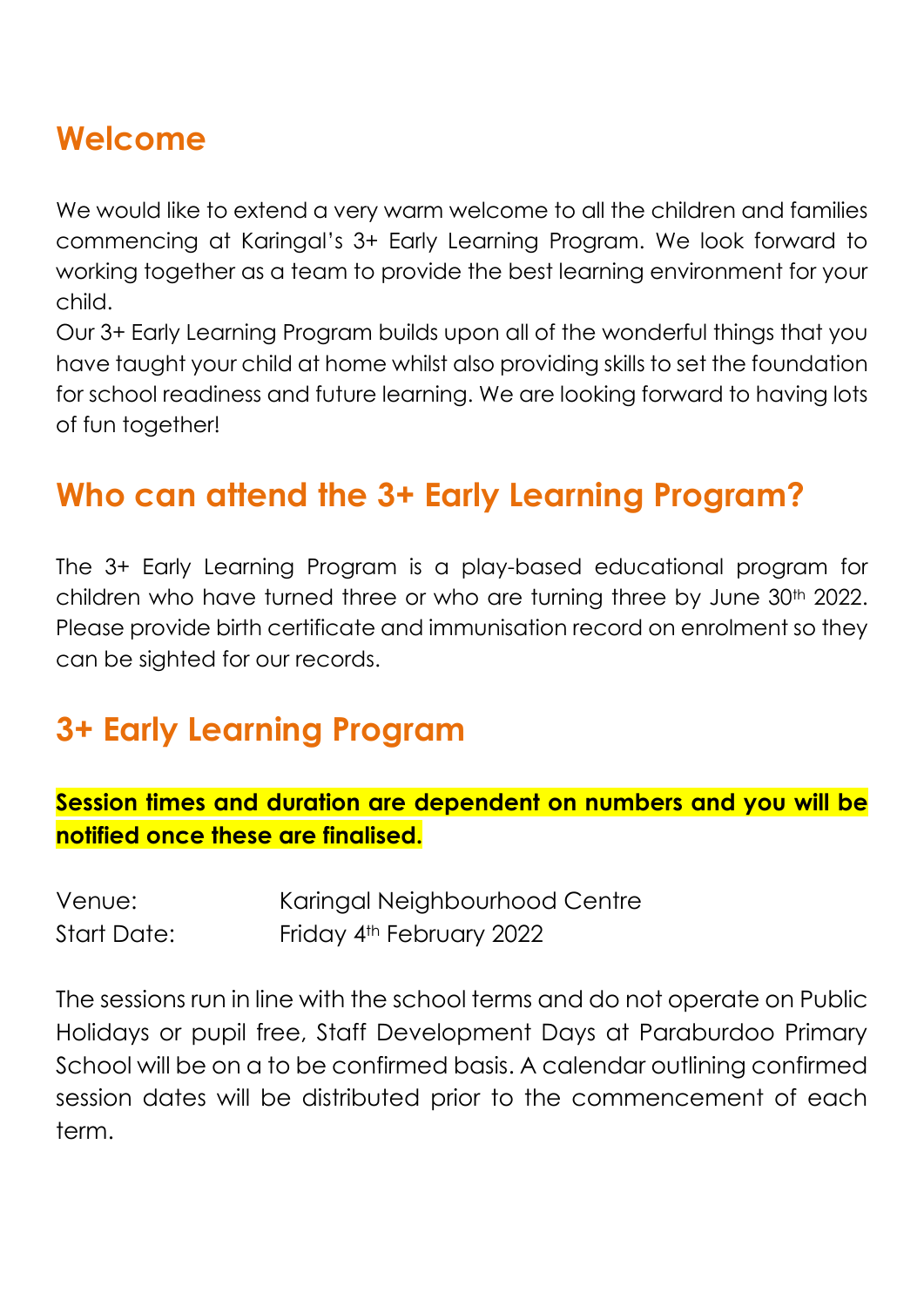# **Sunscreen/Hat**

Please apply sunscreen to your child before they come to 3+ Early Learning.

# **Guiding Children's Behaviour**

We aim to foster socially acceptable behaviour by using a positive, caring and developmentally appropriate approach. Children are made aware of the basic rules that ensure the happiness and well-being of all the children at 3+. If unacceptable behaviour occurs, children are encouraged to have a little supervised 'quiet time out 'and are soon reintroduced to activities.

## **Preparing your Child**

You can help to prepare your child for the start of 3+ Early Learning by;

- Driving/walking past regularly and commenting "That's where you'll go to 3+ Early Learning
- Talk about starting 3+ in a positive way "You'll have so much fun, I wonder what things you'll do?"
- Talk about friends who will be attending 3+.
- Read books about starting school.
- Talk about your child's teacher and assistant.
- Prepare and talk about items needed at 3+ such as a hat, water bottle and school bag with your child and label with your child's name.
- At home, practise and pretend attending the 3+ Early Learning Centre with your child.

We are looking forward to meeting all of you and sharing a special year with you and your children.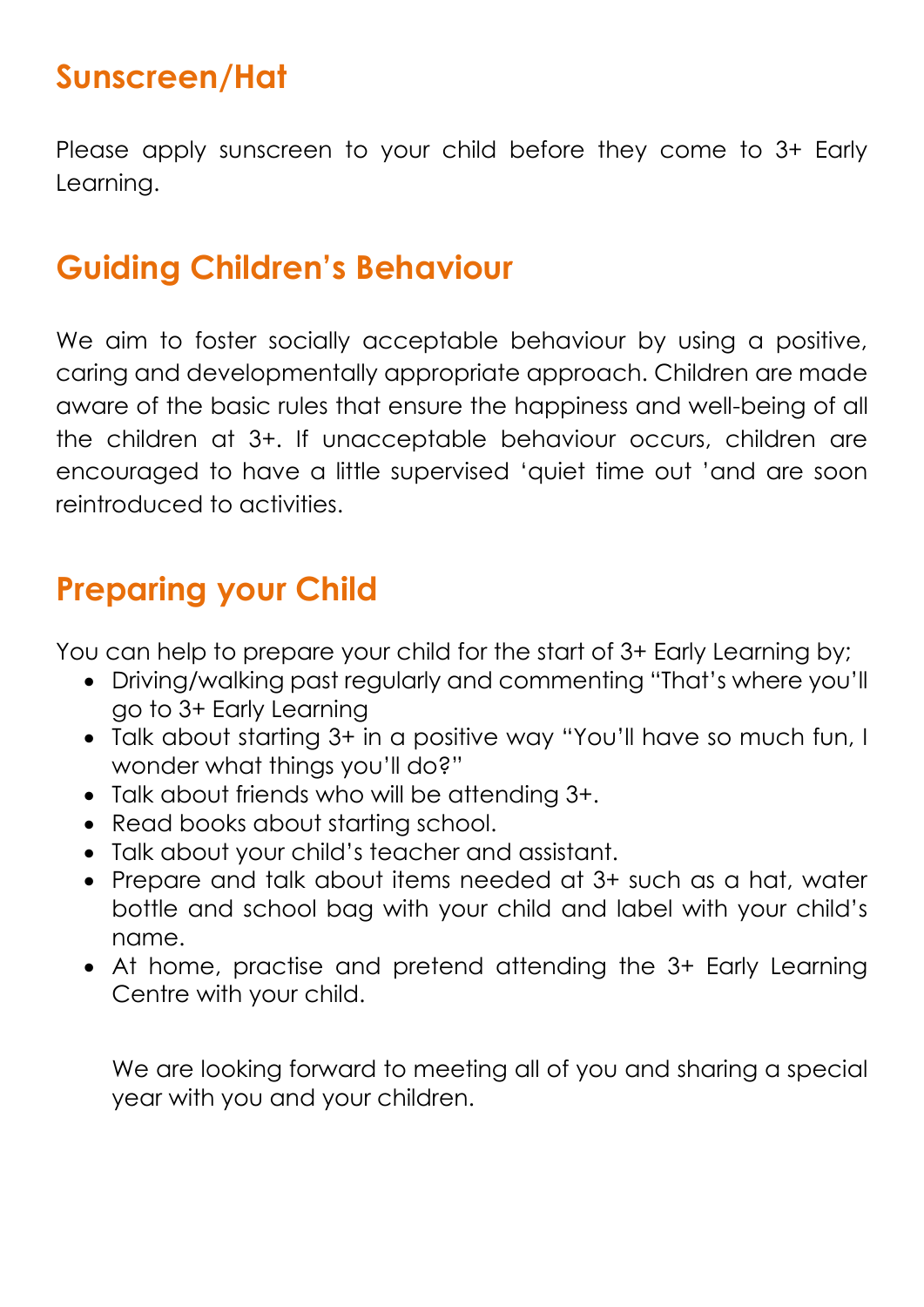# **Toileting**

While we prefer that children are fully toilet trained to attend the program, we understand that accidents may still occur. Please try to take your child to the toilet before they come to 3+, but be assured that we respect each individual child, and will deal with any accidents discreetly and with a minimum of fuss.

# **What to bring**

- A backpack with your child's name marked clearly on it.
- A change of clothes in a plastic bag, kept in their backpack.
- A broad-brimmed hat with your child's name marked clearly on it. (No hat – no outside play)
- A water bottle with your child's name marked clearly on it. (Filled with water only)
- A small box of cut up fruit for morning tea.

#### **(Please ensure ALL items are clearly labelled with your child's name)**

### **Wear appropriate clothing and footwear**

Children need to wear comfortable play clothes to 3 + that you don't mind getting a little wet, dirty, painted or glued. We do use aprons and take every precaution to protect your child's clothing, however accidents do occur. Also, please send your child in shoes that they can manage to take off and put on by themselves**.** Shoes that are safe and supportive include velcro sandals, buckle sandals or sneakers. **(Thongs are not appropriate for 3+)**

#### **(Please ensure ALL items are clearly labelled with your child's name)**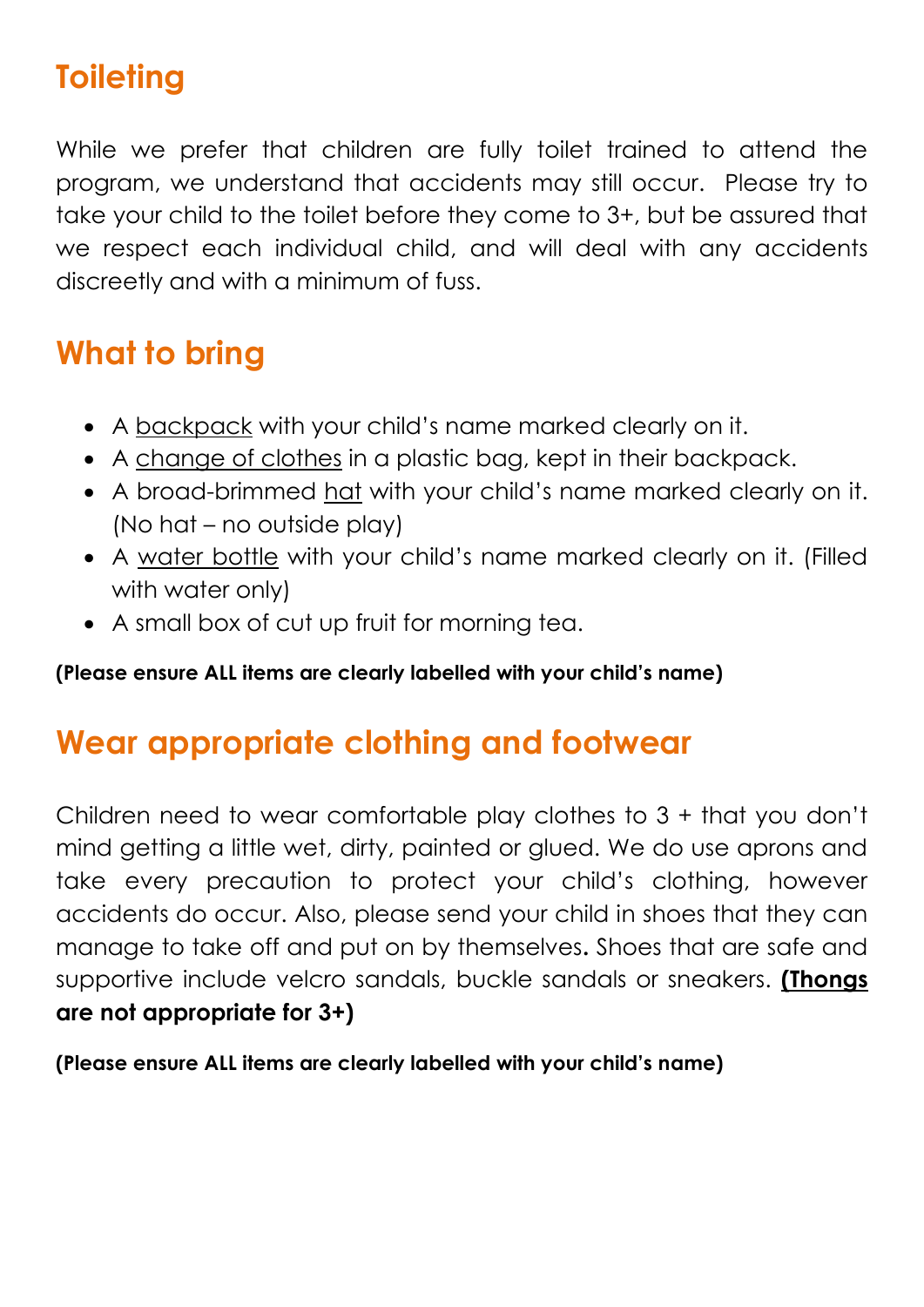#### **Program**

Our Program is guided by the Early Years Learning Framework, which is a National Framework for children from birth to 5 years. The framework's vision is for all children to experience play-based learning that is engaging and builds success for life.

Educators will be guided by the framework and in partnership with families, will develop programs that are responsive to children's ideas, interests, strengths and abilities and recognise that children learn through their play. By using this framework we will guide your child's play by carefully designing stimulating indoor and outdoor environments and creating interesting learning experiences.

Fundamental to the Framework is a view of children's lives as characterised by 'belonging, being and becoming.

**Belonging** – Belonging acknowledges who we are, with whom we belong and who we can become.

**Being** – Childhood is a time to be, to seek and make meaning of the world

**Becoming** – Becoming reflects the rapid and significant changes that occur in the early years as young children grow and develop.

Through the frameworks 5 learning outcomes, we will assist your child to develop:

- 1. A strong sense of their identity,
- 2. Connections with their world,
- 3. A strong sense of wellbeing,
- 4. Confidence and involvement in their learning and,
- 5. Effective communication skills.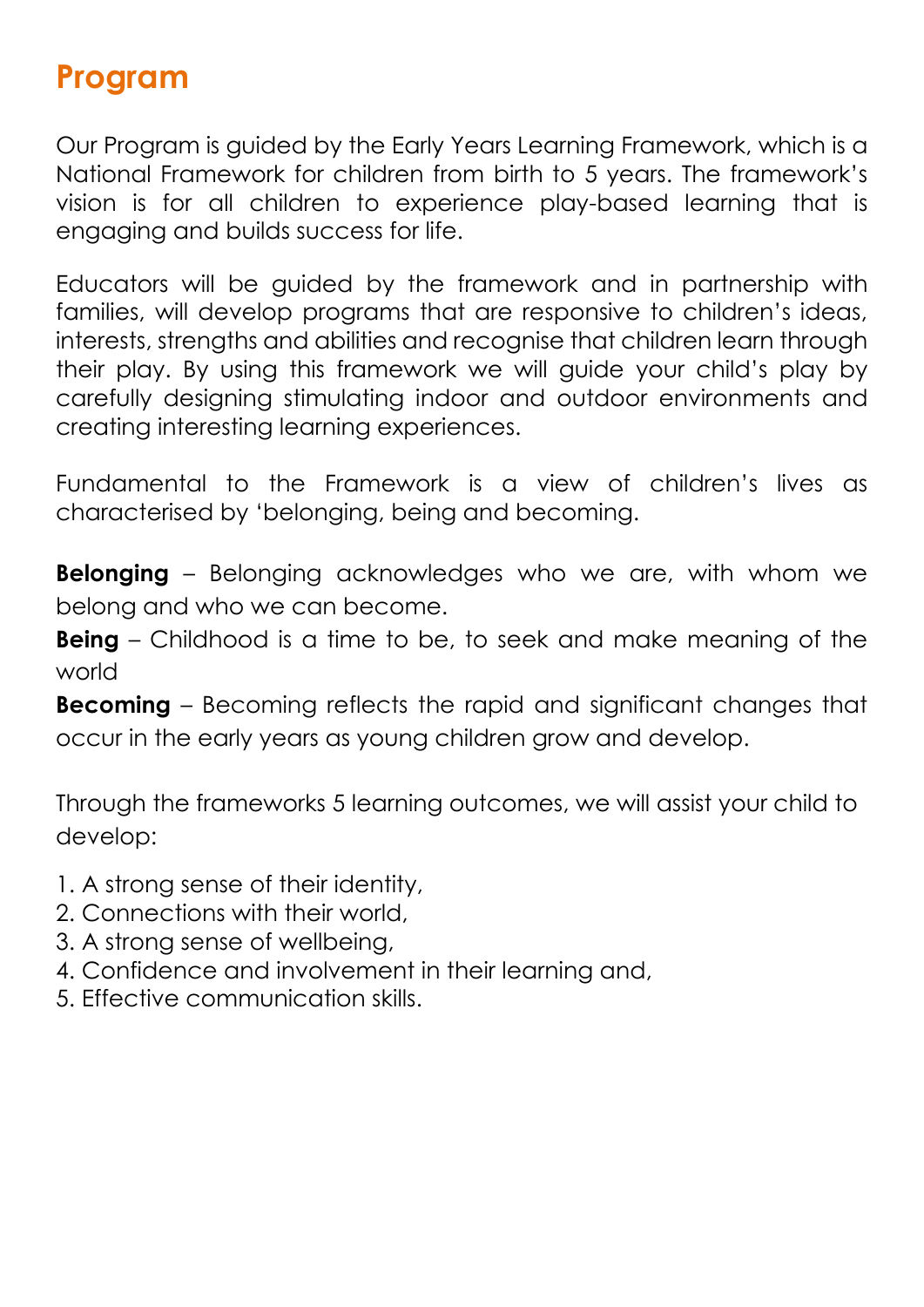# **Aims**

The 3+ Early Learning Program aims to:

- promote and develop school readiness in the children and their families
- encourage self-help and independence in young children
- enhance development of the whole child across the physical, social and emotional, language and cognitive domains
- assist children to develop and use appropriate health and hygiene practices
- assist children to develop a positive self-image and care for others
- provide a developmentally appropriate program that values the uniqueness of each child and respects the importance of being three
- create a safe, secure and nurturing environment for children and their families.

# **Portfolio of Learning**

Children may not always bring home a product because their project is ongoing, they are working with others, they are working with concrete materials or their energies are engaged in experimenting and exploring rather than completing. We will capture samples of your child's experiences through work samples, photographs and individual portfolios. These provide a wonderful keepsake of your child's journey at 3+ Early Learning Program.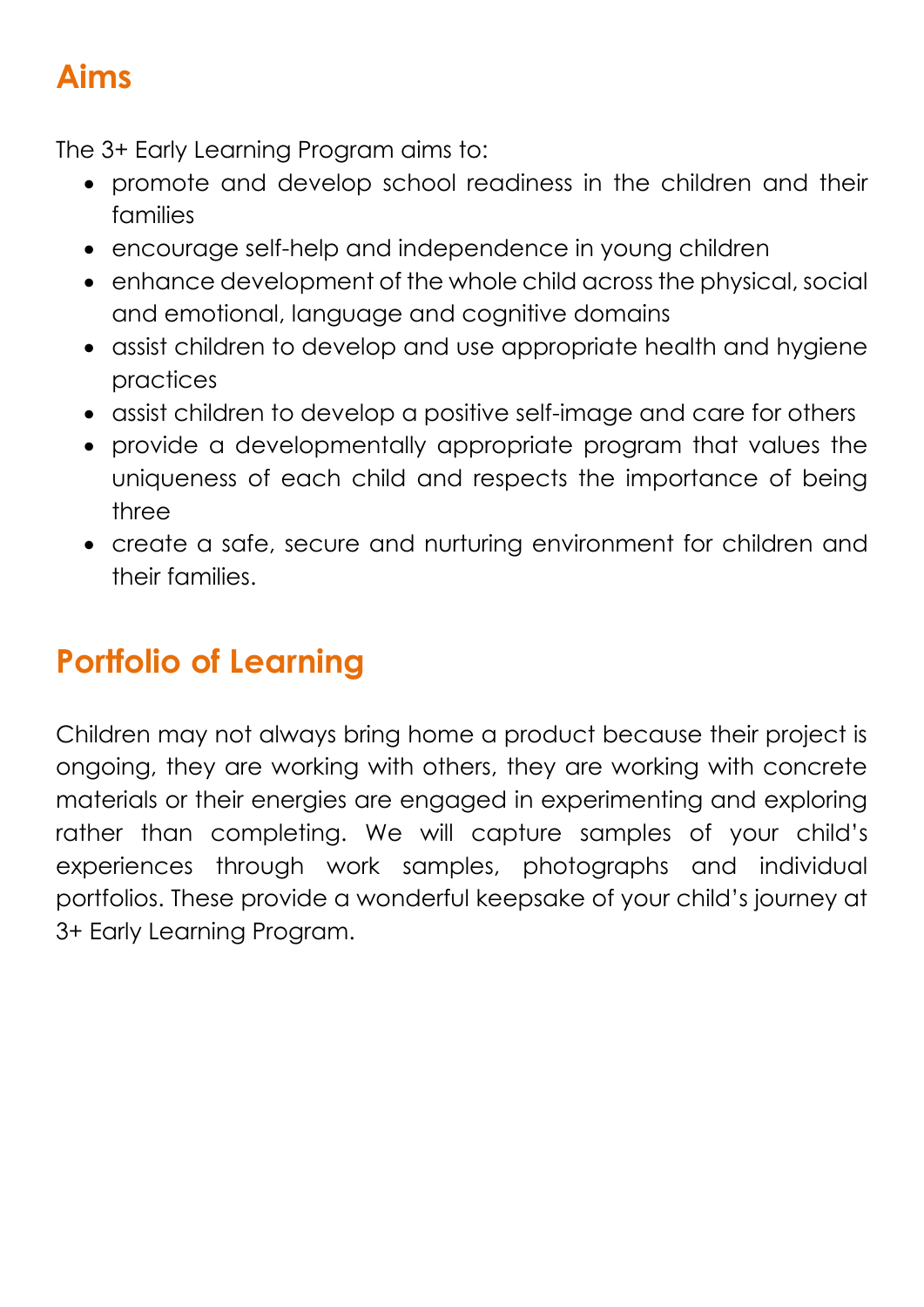# **Parent Concerns/Questions**

If a parent has any questions or concerns regarding their child or the program, please speak to the program coordinator or email on **karingalmanager@bigpond.com** to arrange a suitable time to discuss your issues.

Please don't stew on things. If it's important to you or your child, it's very important to us!

Please note: All written correspondence to parents will be made through this email. Our staff have been advised not to respond to communication made through private social media accounts.

# **Privacy/Confidentiality**

We are committed to protecting your privacy as the security of your personal information is important to us. We conduct our program with respect, integrity and confidentiality. Please ensure you help us to respect the privacy of others in our care by not discussing the progress or behaviour of individual children in the program

# **Birthdays**

Birthdays are a very special time in the lives of young children. To celebrate your child's birthday you may like to bring in cupcakes to share with each child in the class. However, please keep in mind our **NUT FREE** policy at 3+.

### **Toys and Treasures**

Please ensure your child leaves toys and special treasures at home, as they are easily lost or damaged. We will provide opportunities during the year for children to share interesting things from home.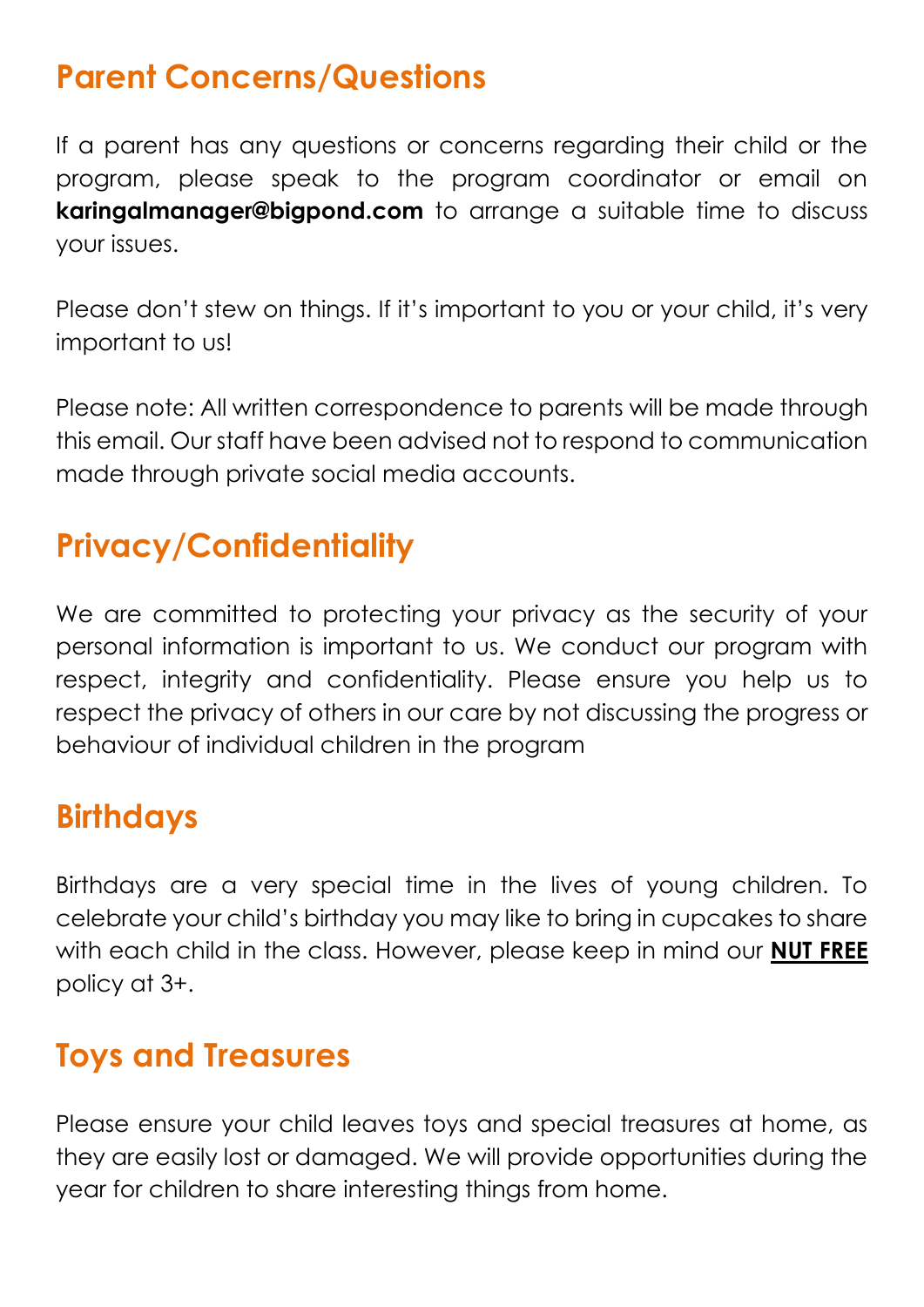#### **Illness**

If your child is unwell please do not send them to 3+ and ensure that they remain at home until fully recovered.

# **Infectious Diseases**

Please let us know if your child has an infectious disease such as chicken pox, measles, whooping cough etc so that other parents can be notified.

## **Food Allergies**

Some children live with anaphylaxis. This is a sudden severe and potentially fatal allergic reaction to certain foods such as peanuts, nut products and eggs. It is important to understand that even trace amounts of nuts and egg can cause anaphylaxis. The sensitivity is such that these children can have a reaction from just touching another child's hand or sharing toys and equipment with others who have been eating foods that trigger a reaction.

We ask for your cooperation to minimise the risk of these children coming into contact with the allergens by following these simple steps:

• Foods containing nuts or peanuts are left at home, this includes younger siblings who will accompany the parent to the Parents Lounge. • Please encourage thorough washing of hands and face after eating and before coming to the Early Learning Program.

This is a great opportunity to teach the children about the need for health and hygiene and to raise awareness of caring for others in their community. We appreciate your support!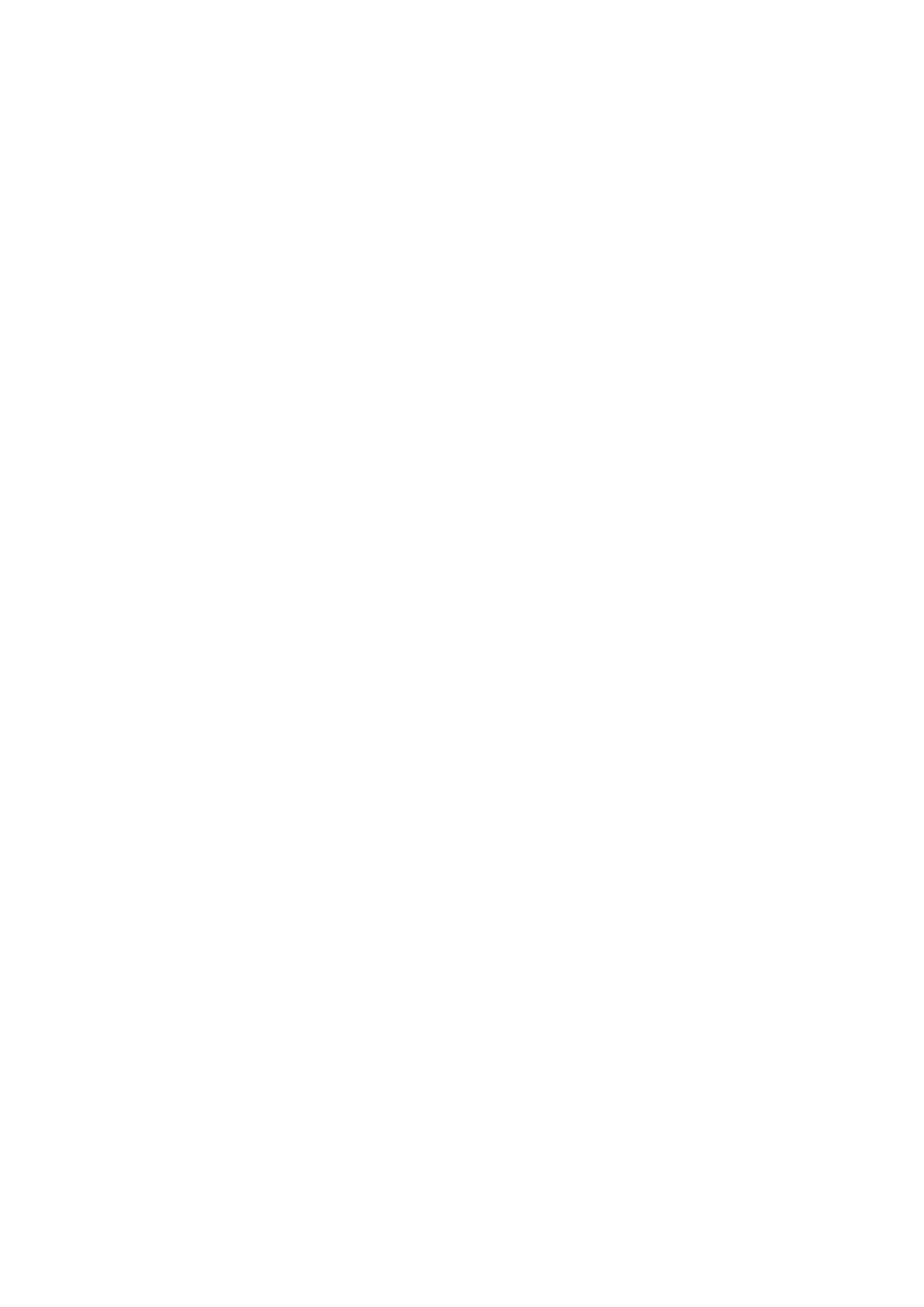# **General Information**

### **Parent requirements for each session**

As a requirement of the 3+ program, parents are required to remain onsite during the session at all times.

The Function Centre will be divided into 2 areas:

**The Parent's Lounge** (with couches, coffee and some toys for siblings), and

**The 3+ Early Learning Area** (where we will be engaging your 3+ children in the Early Learning Program).

Parents are required to sign their children in and out of all sessions.

Parents are required to assist in settling in their children once the doors have been open. You can assist by:

- Encouraging your child to place their fruit in the bowl, put their water bottle in the tray and their bags along the wall.
- Find their name tag and put it on for them
- Find an activity to do with your child, and once your child is settled you may leave and go to the Parent's lounge.

This is a wonderful opportunity to meet other families, form friendships and share information.

# **Term Fees/Payment**

Parents are required to enrol their child for a term. A regular, consistent routine helps young children feel safe and secure and builds confidence as they learn to participate fully and actively in the program.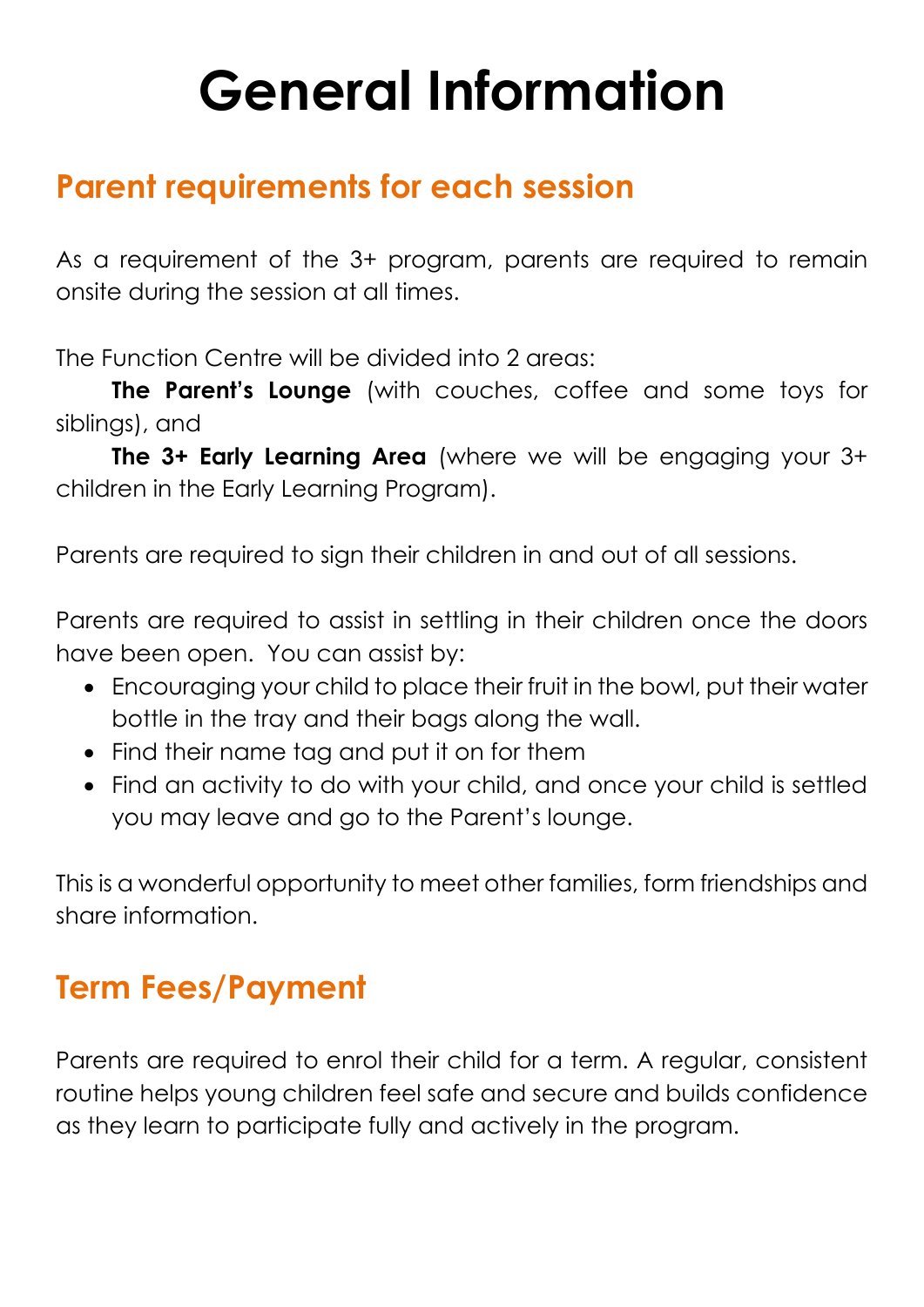To secure your child's position please pay for 1 term in advance. You will be notified of the total cost once the number of sessions for the term has been finalised.

Unfortunately, we are unable to offer refunds for missed sessions due to holidays or illness. Where a child is absent due to the birth of a new sibling, an allowance of 4 consecutive lessons is made where no payment is required. Please speak to our Karingal administration staff to ensure that this arrangement is put in place if required.

# **Leaving and Collecting the Children**

Parents are asked to enter Karingal using the front door and wait in the parents area until the 3+ area is opened. The Teacher will open the door at the beginning of the session. Please sign your child in when entering the 3+ area.

We welcome and encourage you to accompany your child and help them to settle with a puzzle, book or activity. We will ring a bell to signify the start of the session. Always say goodbye and tell your child you will see them after 3+ and leave with confidence. Enjoy your time with other families and siblings in the adult area.

At the end of the session, the teacher will open the door and release your children. Please sign your child out when they leave 3+.

Please note: Due to Karingal's Insurance policy, you are required to stay onsite at all times, for the duration of the session. If you leave at any time, this will place us in a compromising position if we have an emergency or evacuation that takes place. We thank you for your co-operation with this important matter.